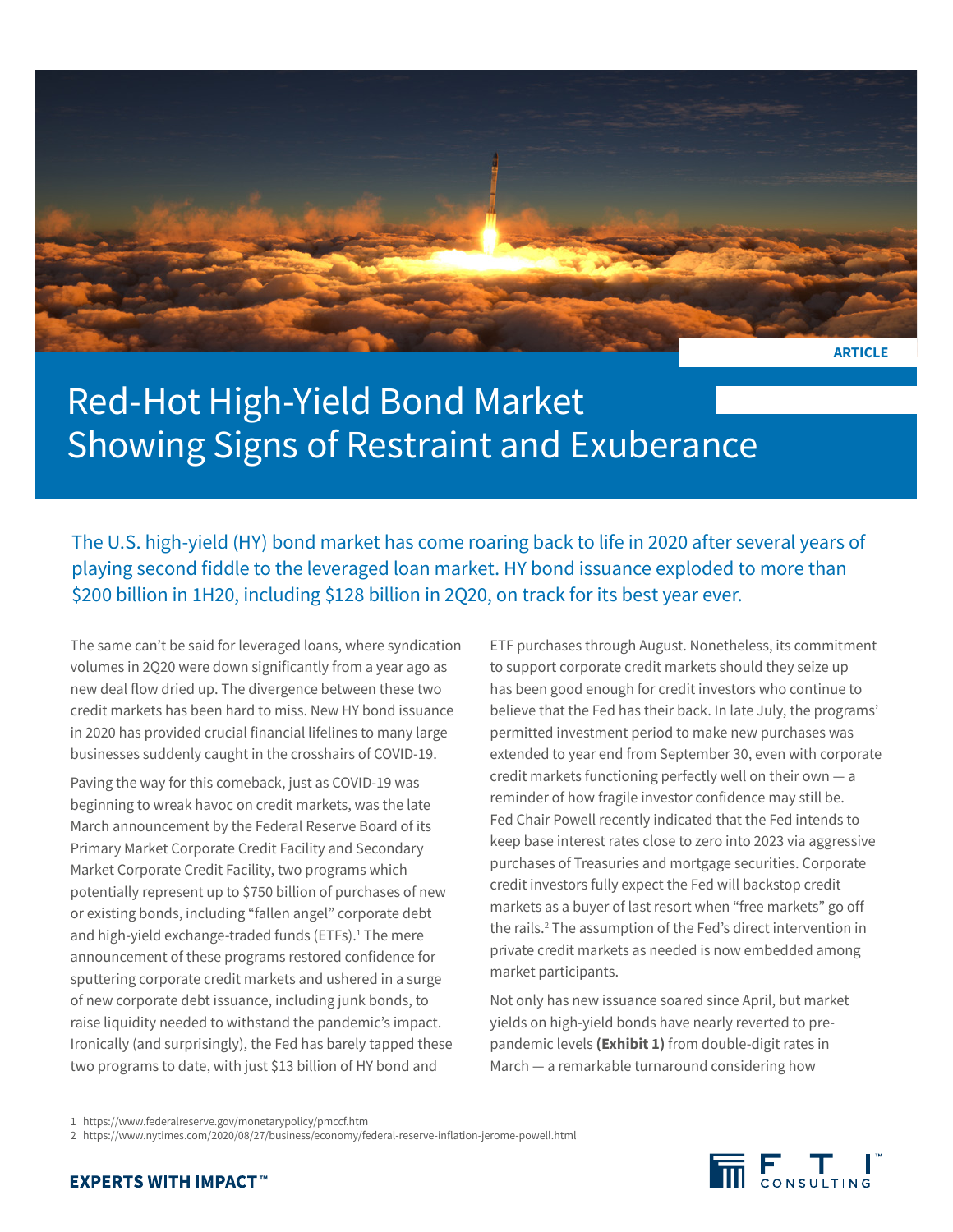

#### **Exhibit 1 – U.S. Speculative-Grade Bond Yield-to-Worst**

*Source: Bloomberg*

much uncertainty still pervades the corporate landscape. Embedded within this comeback story is the widely held expectation that 2021 will represent a return to normalcy for most issuers with respect to COVID-19 impacts. Financial markets long ago gave most of the corporate sector a pass for 2020, but how realistic are its expectations for 2021 and beyond? Notable attributes of HY bond issuances to date help inform that discussion.

### **New High-Yield Bond Issuance Trends Tell a Story of Restraint and Exuberance**

We evaluated speculative-grade bond issuances via Rule 144 private placement offerings by U.S.-based public companies in the recent six-month period from March through August. In all, there were 182 bond issues placed by 134 spec-grade companies in this period, totaling \$151 billion of issuance proceeds. Some noteworthy takeaways from these issuances include the following:

**—** In the aggregate, new spec-grade bond issuance of \$151 billion represented a 21% increase in total debt for these issuers compared to the end of 2019 — a huge uptake in such a short period. On an equally weighted basis, total debt increased by an average of 24% for these issuers — again, a huge jump in just two quarters. Average total debt-to-EBITDA (using EBITDA in FY2019) for these issuers increased to 4.9x from 4.1x at the end of 2019. (The average leverage metric is likely even larger than 4.9x, as nearly 35% of issuers sold debt subsequent to their most recent quarter end.) Credit investors are again in risk-on mode, and spec-grade issuers have seized

the opportunity to tap this market. Given the many uncertainties around the duration of the pandemic's financial effect, most impacted companies took the money if it was available.

- **—** However, net debt (total debt minus cash and equivalents) for these issuers increased by much smaller rates, indicating that many of these companies issued debt to raise liquidity amid the pandemic rather than for purposes of investment, acquisitions, refinancing or shareholder returns. (Though for some recent issuances, it may be too soon to have deployed this capital.) In the aggregate, net debt increased by 10% compared to the end of 2019, and by 7.5% on an equally weighted basis. Average net debt-to-EBITDA (again using EBITDA in FY2019) for these issuers increased more moderately, to 3.8x from 3.5x at the end of 2019, with most companies apparently sitting on newly raised cash. This is consistent with the prevailing narrative that these issuers raised capital to ensure they had enough cash on hand to outlast the pandemic.
- **—** The average S&P rating of these issuances was smack in between a BB– and B+ rating, a reassuring indication that HY markets were discerning and mostly receptive to better-quality junk issuances. About 55% of the issues we evaluated had credit ratings within the BB family, while only 15% of these spec-grade issuances were rated B– or below, ratings associated with "deep junk." The high-yield market may have recovered impressively since March, but its doors are not wide open to all borrowers.

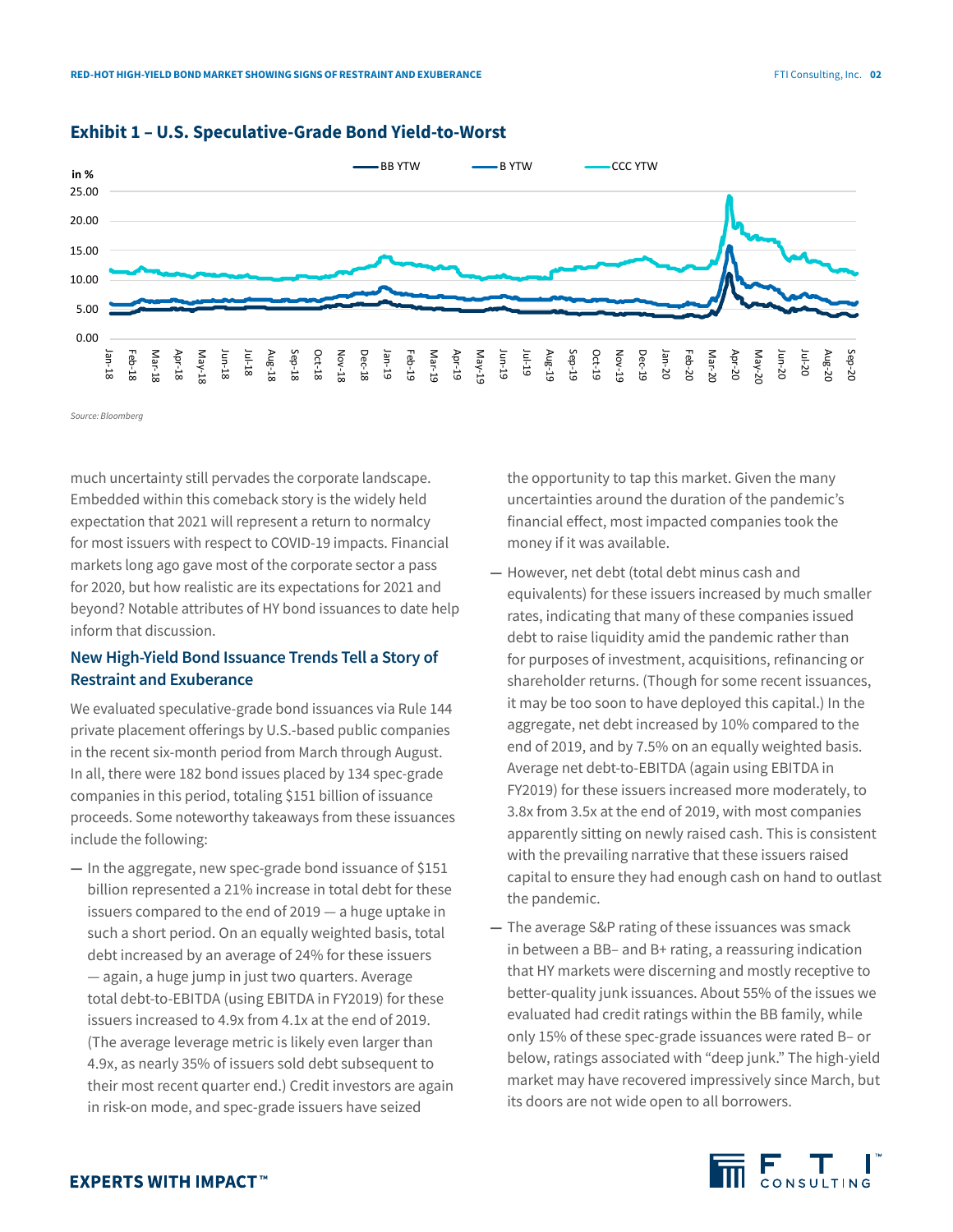- **—** Since the onset of COVID-19, HY investors have sought out new issues that place them higher up in the capital structure. Historically, HY bonds issues have tended to be senior unsecured or subordinated unsecured debt, but this year nearly 40% of the issues we evaluated were senior secured debt — a notable departure from the past.
- **—** The average maturity of these 182 issues was nearly seven years, with 43% of new issues maturing in five years or less, an indication that borrowers don't anticipate a longterm need for this funding. The average yield at offering date was 6.5%, while average current yield (YTM) has since fallen to 5.3% as credit markets continue to rally.

All in all, these findings are indicative of a HY bond market that has been fairly disciplined even as deals are being done with near abandon. However, markets are also very optimistic regarding forward-looking operating performance, perhaps unrealistically so. It's a given that 2020 is a washout; consensus EBITDA estimates for the 134 issuers we evaluated will decrease within the range of 22%-30% vs. 2019, depending on whether issuers are weighted by size or equally weighted. Moreover, 22 of these issuers are expected to report negative EBITDA in 2020 versus two in 2019. But 2021

is another story entirely, with consensus EBITDA expectations more than wiping out 2020's declines and posting mid- to high-single-digit gains compared to 2019; expectations for 2022 are much more bullish, with consensus EBITDA estimates expected to top those of 2019 by 26%-34% **(Exhibit 2)**. Such lofty expectations imply, in the aggregate, a near doubling of EBITDA by 2022 compared to 2020.

If one were tempted to believe that these expectations aren't exceedingly aggressive, consider that many of these issuers operate in industries hardest hit by COVID-19. In fact, 40% of the issuers we evaluated were operating in beleaguered industry sectors, including energy, retail & restaurants, airlines & travel, and leisure & entertainment. It seems unlikely that these industry sectors will be thriving again by 2022. Moody's and S&P expect the U.S. spec-grade corporate default rate to nearly double from current levels by early to mid-2021, led by these very same industries. That doesn't exactly sound like the comeback story implied by earnings estimates for next year. Moreover, many recent HY borrowings are intended to fund operating shortfalls rather than investment, meaning that many of these risky issuers will be considerably more leveraged by the time they arrive on the

### **Exhibit 2 – HY Issuers' EBITDA % Change Compared to 2019**



*Source: S&P Capital IQ and FTI analysis*